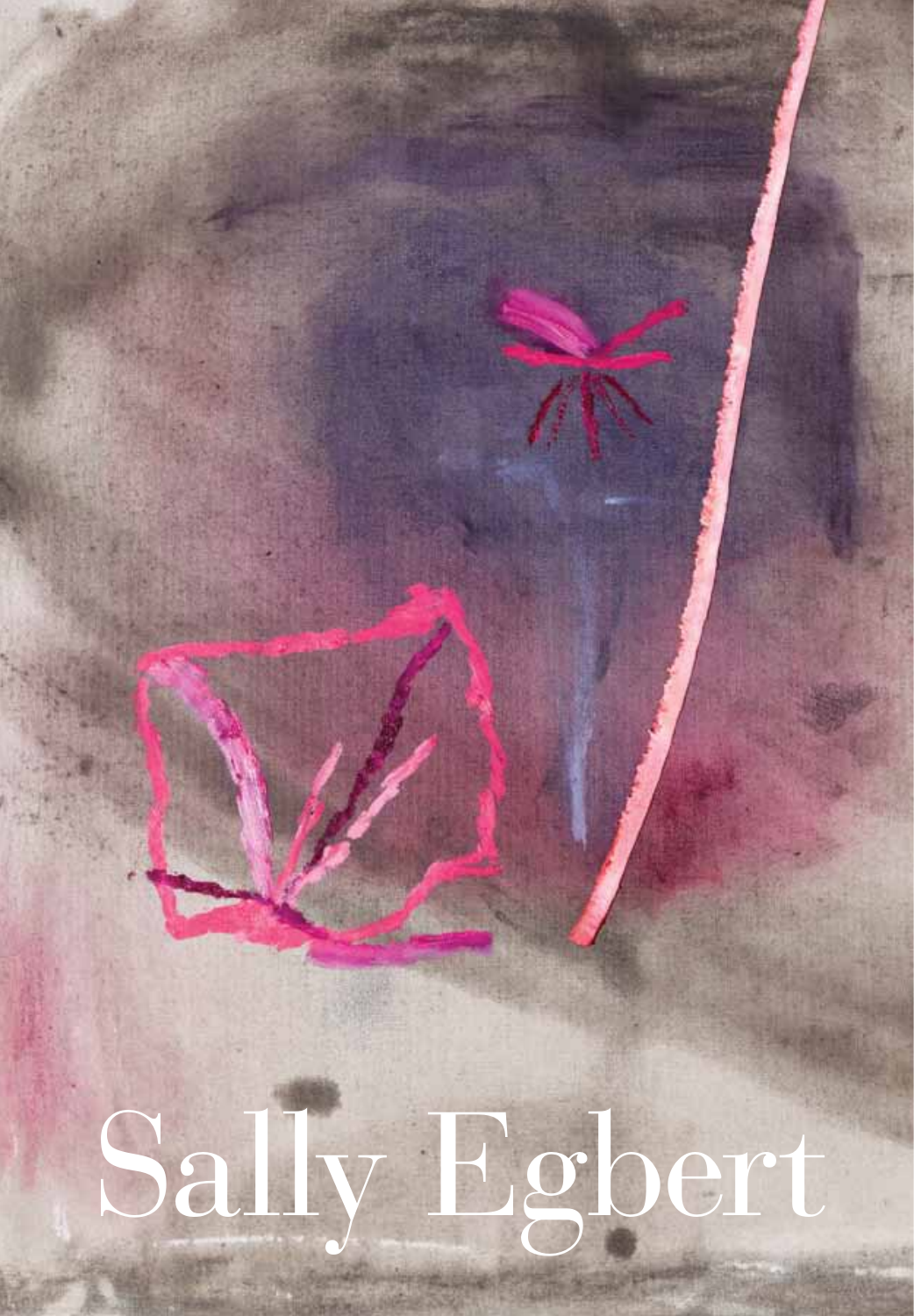



Tryptic 2/3 2015 Mixed media on canvas  $30 \times 24$  inches

Tryptic 3/3 (Cover) 2015 Mixed media on canvas  $30 \times 24$  inches

Tryptic 1/3 2015 Mixed media on canvas  $30 \times 24$  inches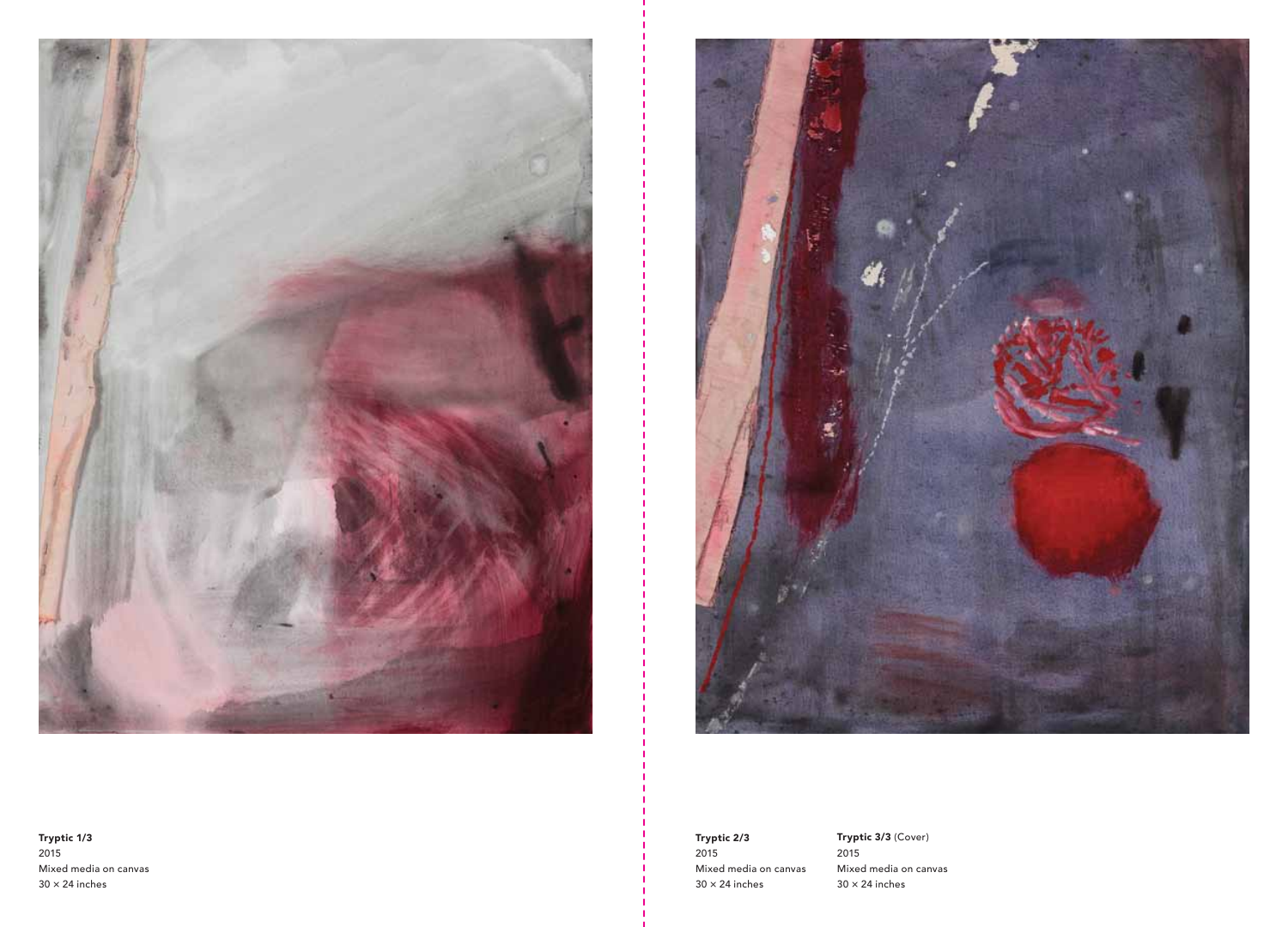



#### Red Roses

2015 Mixed media on canvas  $60 \times 48$  inches

Alaska 2014 Mixed media on canvas  $60 \times 48$  inches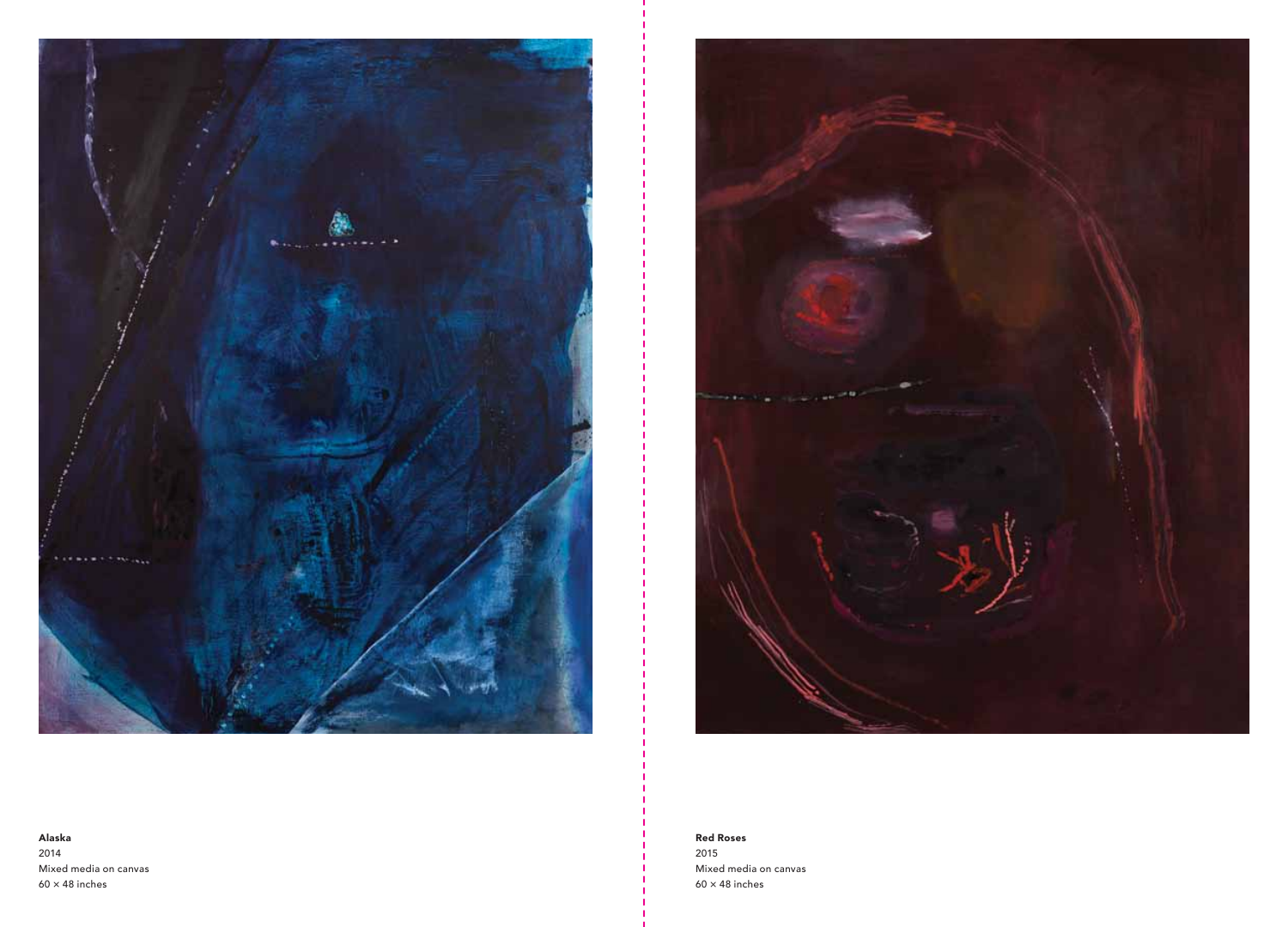



One Flower 2015 Oil on canvas  $20 \times 24$  inches

### Three Yellow Flowers

2015 Oil on canvas  $20 \times 24$  inches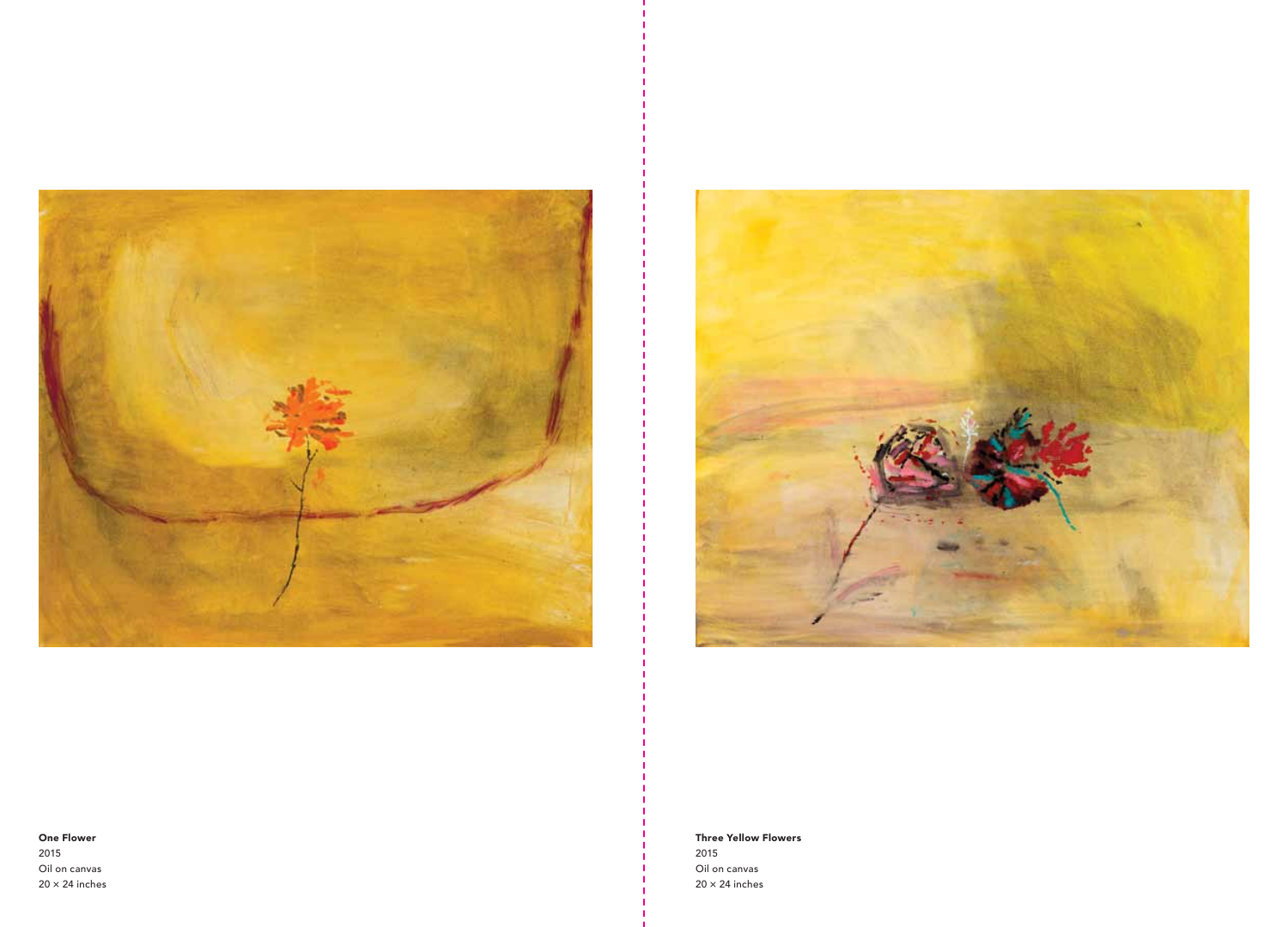



#### Pink Flowers

2015 Oil on canvas  $20 \times 24$  inches

Lupines 2015 Oil on canvas  $22 \times 28$  inches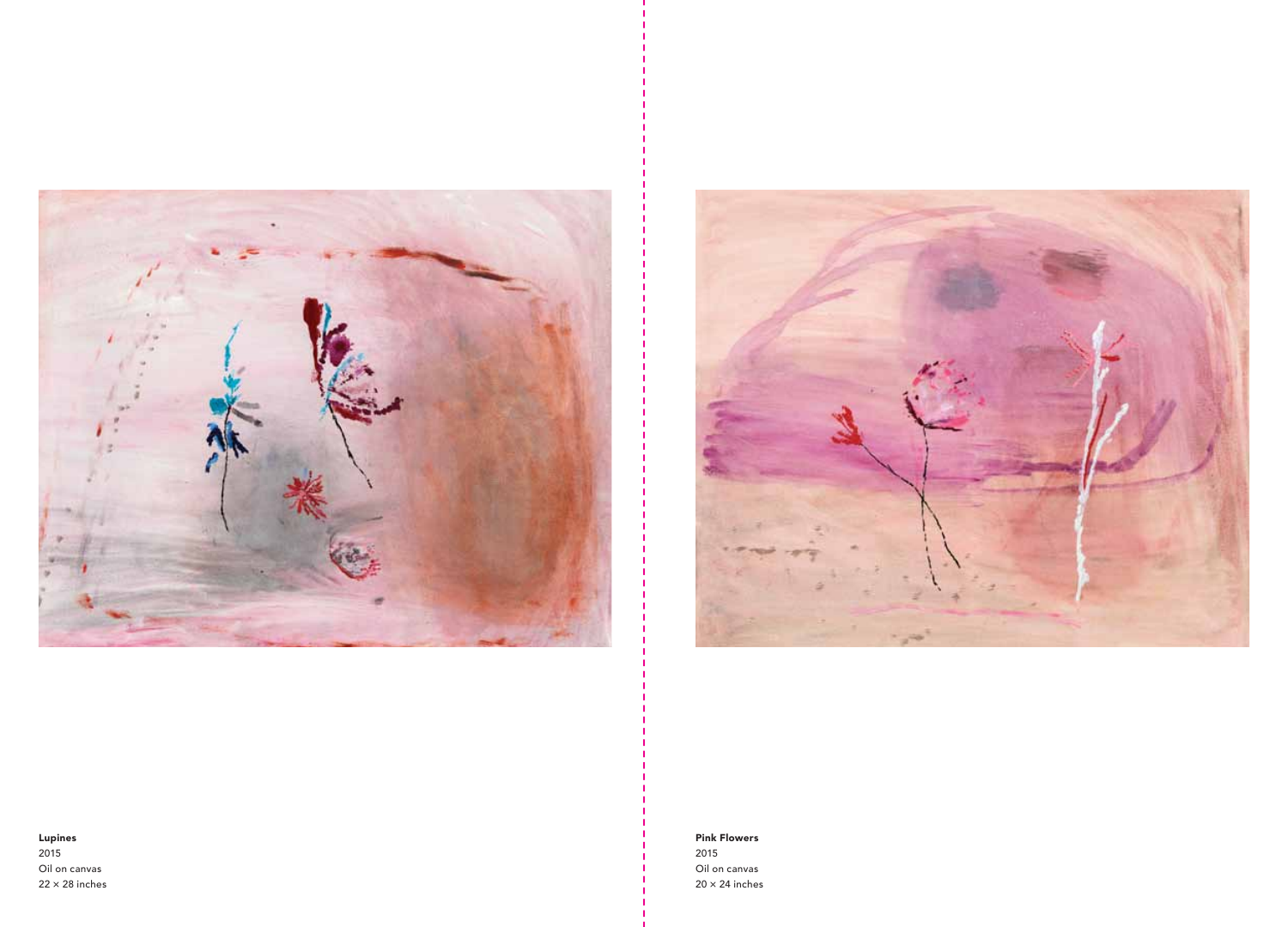

Four Flowers 2015 Acrylic and oil on canvas  $20 \times 24$  inches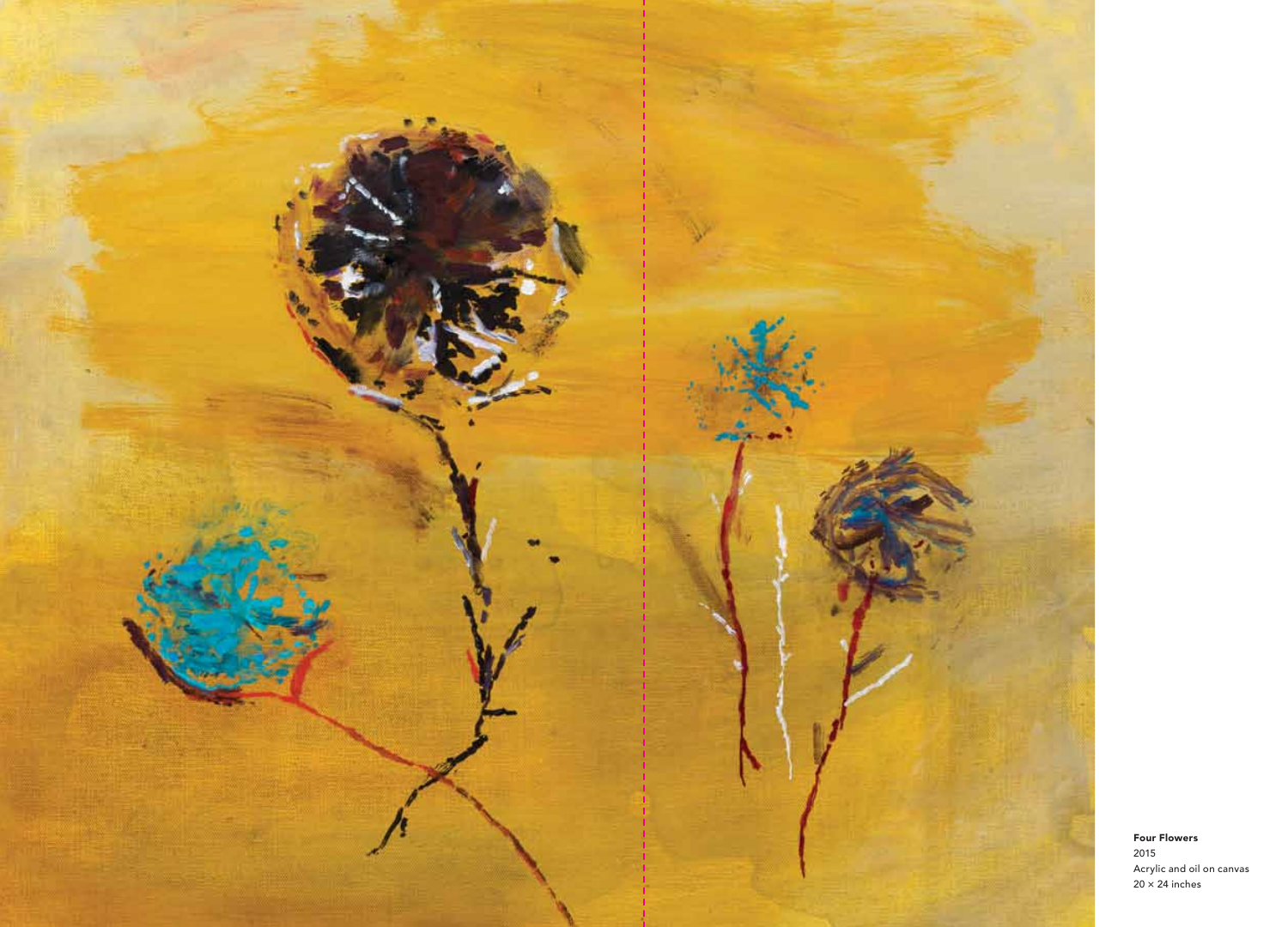# Sally Egbert by Glenn O'Brien

Art movements appeared gradually and at first they seemed mostly retroactive. Art historians decided that a certain artists shared the same philosophical or technical concerns and declared them a group. It was only with the arrival of modernism that self-conscious art movements arrived and they became somewhat club-like and sometimes militant, spouting manifestos and engaging in battles with other movements and among themselves.

Today art movements are different. They aren't pals drinking, talking philosophy and technique, and fist fighting for ideas. Artists are loners now. Their peers are competitors. Movements still exist of course, but more as marketing tools than as like minded action committees. Movements don't meet. They don't even like each other, but they are convenient. They make the big wheels seem more groundbreaking, they make the rut followers seem onto something.

Art movements are seen as temporary more than ever, at least in their active phase, and this reinforces the idea of progress that had haunted art over the last century or so. A movement was perceived as breaking out because of a few great innovators, a school formed around them, they were hailed as the of the next thing, then an a band of imitators appeared seeming to dilute the breakthroughs of the innovators, and then the inevitable break up, as the next art movements between to gather force, like tropical storms on the radar of the 6pm weather – will it hit hurricane force, will it be a movement, will it be Katrina, will it be a Pop Art, or will it be a major tropical storm like Neo Geo?

I guess we can't do without movements. They are a valuable marketing tool and they give work to curators and art historians, but they aren't necessarily a boon to artists, who might be better off as a solo act, without being tied to a company of players they may actually have little in common with. But as long as the shock of the new is a factor in calculating importance the movements will stick – sometimes with unfortunate results.

The worst result is that art acquires some of the bad habits of fashion, a terrible fate for artists, and even for collectors who would hope that their collections possess longevity.

I believe that the great art movements, the real art movements, those with profound roots in philosophy don't die, they just get called something else. Fauvism, Dada, Surrealism, Pop Art, Conceptual Art and Abstract Expressionism are all still going strong. Surrealism, Pop and Abstract Expressionism are still incredibly vital, but nobody dares to admit adhering to a movement older than their grandpa. When I look at Sally Egbert's work I can't help but feel that it is a beautiful and original manifestation of abstract expressionism. And why not? Has our collective sensorium evolved radically in the last half century. Do we see differently? Have our instincts evolved since *Meet the Beatles*? Was everything non-objective said and done before most of us were born?

Nope. Absolutely nothing has happened to diminish the power of the best of the first few generations of Abstract Expressionists. The ranks of those practicing this manner of art have certainly thinned, because, of course, abstraction is not new and it doesn't lend itself to explication and the Jackson Pollack Willem de Kooning scene does seem remote and almost quaintly innocent.

It's far easier to sell something that appeals to very current ideas about art that seem to scurry around the floors of the art fairs chasing relevance. But I have to admit that over the last few years, after a full day walking through Art Basel Miami, I have come away thinking, "What did I like the best today." Two years running it was early Alfred Leslie, and then Joan Mitchell, who remains for me one of the great powerhouses of painting. It's not that I'm nostalgic for the fifties, my pre-school years. I believe that it is simply a matter of painting that can be experienced directly, without explanation or defense, painting that moves the emotions without outside intervention.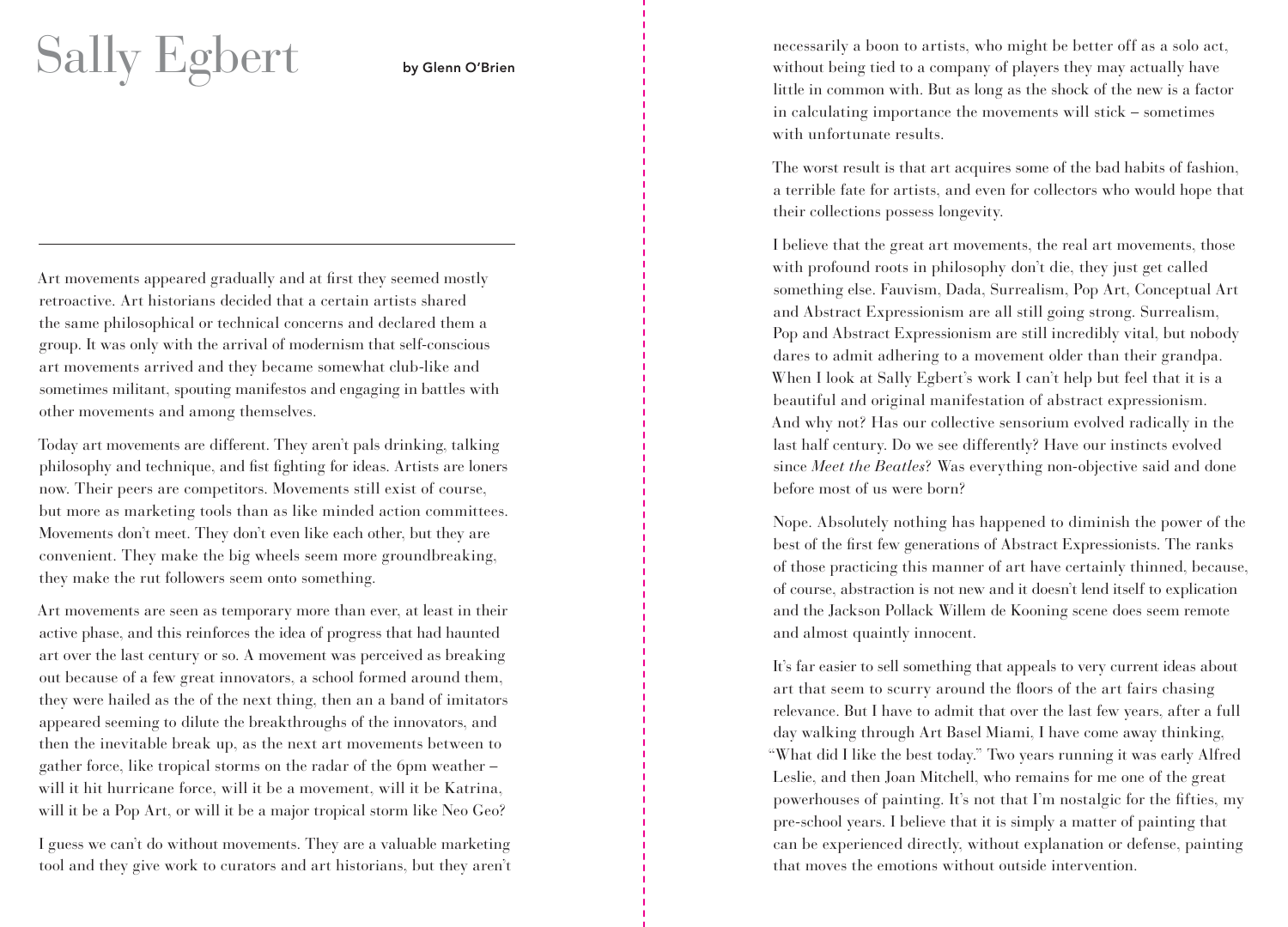Sally Egbert would have fit right in with the Elaine de Kooning/ Frank O'Hara, set. When I first visited her studio it was in the Hamptons and I could have easily imagined this lively, twinkly-eyed woman in flip flops and a casual housedress, with paint on her fingers and toes, to have just come from having a couple of beers with Norman Bluhm, Michael Goldberg and Fairfield Porter. There's nothing retro or old fashioned about Sally Egbert, but there is something old school. She belongs to a universe of artists who live to work, who live in their work. That was the way of the art world once, but of course it still is if you snoop around the network of artist's artists. I think some ghosts of abstract expressionists haunt the dunes and the back roads of the Springs to this day, trying to ignore the obnoxious billionaire crowd that is the new potato blight.

But oddly Egbert and many other abstract painters are not banished to the outerlands. Abstract art is not at the center of the new art, but it is persistent, surprisingly powerful and almost troublingly relevant because of its seeming immunity to the trendiness and fashionability that plague market-driven contemporary art. There is still art that lives outside the institutional zeitgeist. Egbert, like many abstract painters, paints from a personal vision that operates outside the time frames of movements and criticism. Her work isn't retro, it is simply ahistorical and independent. It is what it is, people say today. Little do they know they're quoting Fairfield Porter.

Of all the art movements in recent times, Abstract Expressionism has a unique relationship to history. It places itself outside of history. Abstract art eliminated representation and the object, both of which are key elements in history. In a 1959 manifesto titled *The Psychology of Non-History in Relation to Abstract Art*, the Abex sculptor Philip Pavia wrote "the representational artist and the historian share the same psychological sense-pattern of preferring the ideational experience to the direct experience. The abstract artist, relying only upon direct experience, can discern the negative side of history as one would glimpse the other side of a coin flipped in the air."

Sally Egbert's paintings remind me a bit of Helen Frankenthaler in the ephemeral softness of the color fields she constructs. Her atmospheres are fluid, washes of strong color that seem to respond to invisible influences.They are not immediate strokes but residues and soaks and

stains that evoke the passage of time, an almost naturalistic feeling of flow and an accumulation of happy accident. They also create depths that are familiar, and sometimes a sense that we are moving into those depths; these constructs of imagination don't seem to conform to our shared experience but to a sort of dream physics.

Her flower paintings mix these exotic color atmospheres with a feeling of recent action, flowerlike fractured glyphs seem to have collided, fractured, or magnetically merged. Egbert's fields seem be drifts of midnight fog refracting neon, with headlights or taillight proving movement, or perhaps the abraded walls of Lascaux primed with dyes for ritual images, the foregrounds are given to hard and fast colors colliding and fracturing, or perhaps the opposite, re-assembling forms from a primal memory. As the rearview mirror says rather art historically, "Objects may appear closer..."

These magical tableaux conjure dream states outside of experience and history; they seem to evoke not what has happened, but what will happen – a balance between a state that we have experienced and one that we are moving toward with the attraction of sublime unknowns. There are no histories here, just glimpses of a coin flipped in the air.

Glenn O'Brien is a writer and creative director based in New York City. He is a regular contributor to *ArtForum*. His recent books include the best sellers How To BE a Man: A Guide To Style and Behavior For The Modern Gentleman" "(Rizzoli) and "The Cool School: Writing From America's Hip Underground" (Library of America). O'Brien is currently hosting a talk show on Apple TV's M2M network and working on a book about the changes in the art world over the last 50 years.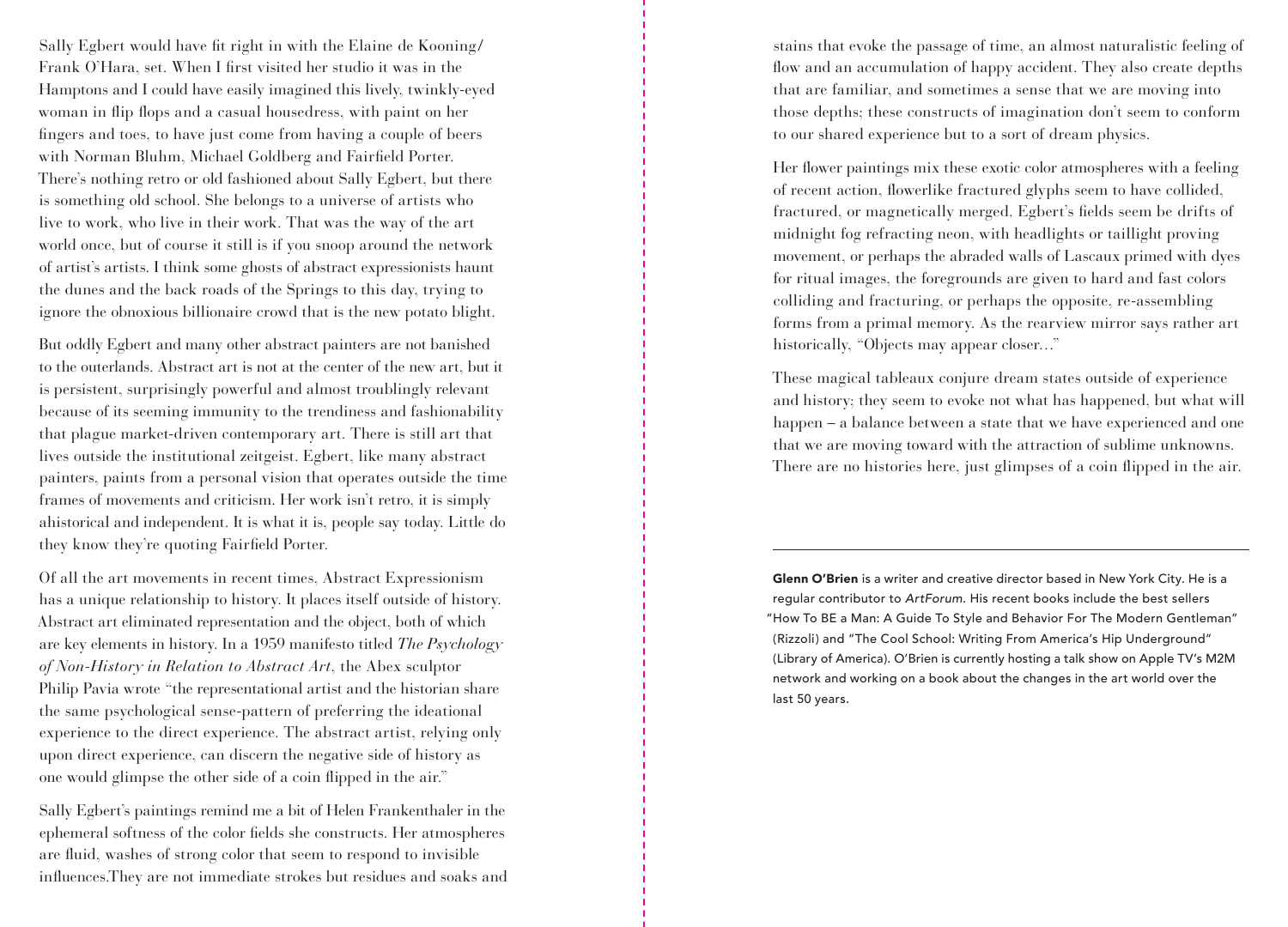



#### Landline 2011 Mixed media on canvas  $77 \times 60$  inches

White Ribbon 2014 Mixed media on canvas  $16 \times 20$  inches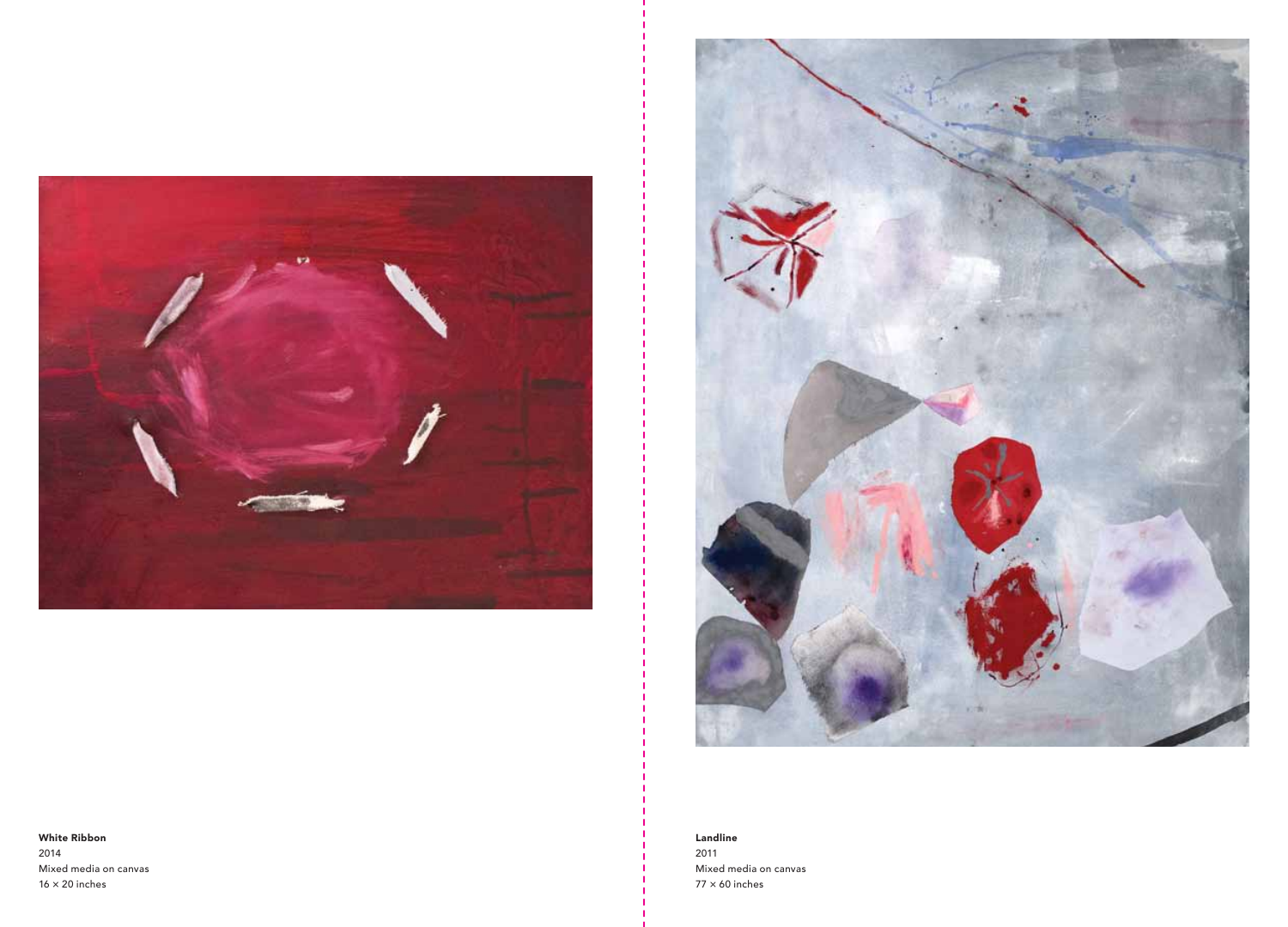#### Sally Egbert

Education 1977-1981

State University of New York at New Paltz Bachelor of Science in Visual Arts, Emphasis in Painting

#### Collections

Alex Katz Foundation Hewitt Price Waterhouse Cooper Progressive Insurance Tucson Museum of Art, Tucson AZ

#### Awards

2012, Pollock- Krasner Foundation 2012, Elizabeth Foundation for the Arts 2009, Gottlieb Foundation 2003, Elizabeth Foundation for the Arts 2000, Pollock-Krasner Foundation 1998, Elizabeth Foundation for the Arts 1996, Elizabeth Foundation for the Arts 1994, New York Foundation for the Arts 1992, New York State Council on the Arts

#### Selected Solo Exhibitions

2015, *Places to Be*, Goya Contemporary, Baltimore, MD 2007, Salomon Contemporary, East Hampton, NY 2005, *Sally Egbert*: *New Works*, Goya Contemporary, Baltimore, MD 2004, Kenise Barnes Fine Art, Larchmont, NY 2004, Goya Contemporary, Baltimore, MD

#### Selected Group Exhibitions

2015, *Art Am 3*, Galleria Spazio Soncino, Soncino, Italy 2014, *Material Matters*, Goya Contemporary, Baltimore, MD 2013, *Silent Partner*, Imogen Holloway Gallery, Saugerties, NY 2013, *Open Studios 2013*, The Elizabeth Foundation for the Arts, New York, NY 2013, *The Big Show*, Silas Marder Gallery, Bridgehampton, NY 2012, *EFA Open Studios*, EFA Studios, New York, NY 2011, Halsey McKay Gallery, Easthampton, NY 2011, Galleri Spazio Soncino, Soncino, Italy 2011, *Chromesethia*, Tribeca Project Space, New York, NY 2011, *Baby It's Cold Outside*, Kenise Barnes Fine Art Larchmont, NY 2010, *Women*, Silas Marder Gallery, Bridgehampton, NY 2010, *Plank Road*, Salomon Contemporary, New York, NY 2010, *As You Like It*, Heidi Cho Gallery, New York, NY 2008, Spanierman Gallery, Easy Hampton, NY 2007, *East and Artist*, *Past and Present*, Telfair Museum of Art, Savannah, GA 2007, *An Electric Eye*; *Selections from the Dan Leach Collection*, Tucson Museum of Art, Tucson, AZ 2007, *Edsel Williams Curates*, The Fireplace Project, East Hampton, NY 2007, *Women and Abstraction*: *Then and Now*, Spanierman Gallery, New York, NY 2006, *The Big Show*, Silas Marder Gallery, East Hampton NY 2006, Salomon Contemporary, East Hampton NY 2006, *Spaces in Between*, Silas Marder Gallery, Bridgehampton NY 2004, Lizan Tops, East Hampton, NY 2003, Goya Contemporary, Baltimore, MD 2001, Anita Friedman Fine Art, New York, NY

This catalogue was published by Goya Contemporary on the occasion of the exhibition: Sally Egbert: *Places to Be*

#### © 2015

Goya Contemporary All rights reserved. No part of this publication may be used or reproduced in any manner whatsoever without written permission from the copyright holder.

isbn 978-1-4951-7874-0